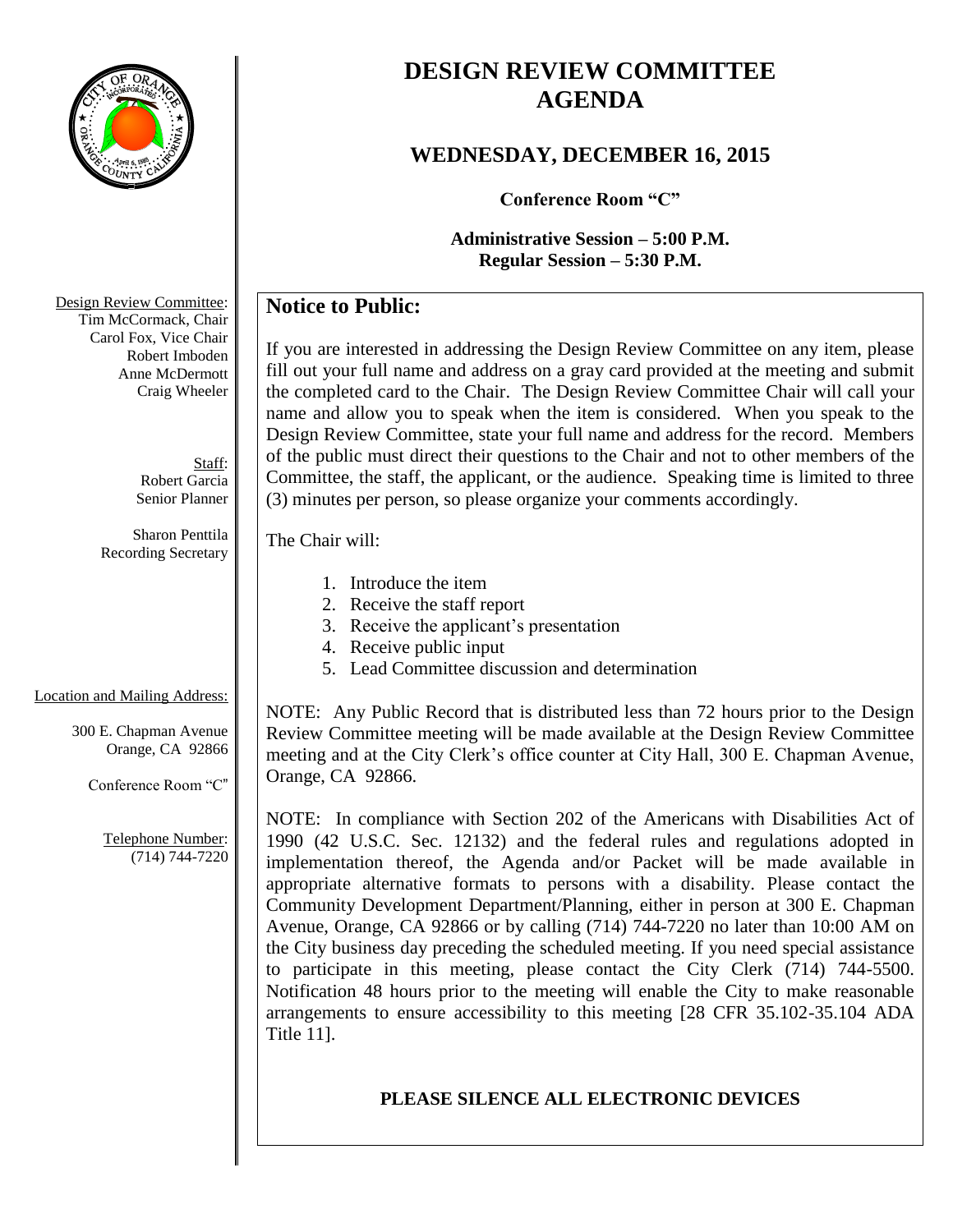The Committee holds an Administrative Session to receive general information from the staff and to conduct an initial review of Minutes of prior meetings. The Session is open to the public; however, no public testimony is taken and no decisions are made. Following the Administrative Session, the Regular Session will begin at 5:30 p.m.

- 1. Review of Agenda
- 2. Policy/Procedural Information
- 3. Review of Minutes: December 2, 2015

#### **Regular Session - 5:30 P.M.**

#### CALL TO ORDER:

### ROLL CALL:

#### PUBLIC PARTICIPATION:

Opportunity for members of the public to address the Design Review Committee on matters not listed on the Agenda.

#### CONSENT ITEMS:

(1) APPROVAL OF MINUTES: December 2, 2015

All matters that are listed above as Consent Items are considered to be routine by the Design Review Committee and will be enacted by one motion. There will be no separate discussion of said items unless members of the Design Review Committee, staff, or the public request specific items to be removed from the Consent Items for separate action.

#### AGENDA ITEMS:

Continued Items: None

New Agenda Items:

### (2) DRC No.  $4816-15 -$ Dang Residences

- A proposal to demolish existing buildings and to construct three new apartment buildings and one detached two-car garage. The proposal includes a total of seven apartment units. The applicant is in the design development phase and is requesting an early preliminary review by the Design Review Committee to receive feedback on the proposed site plan, mass, scale and design of the new construction.
- 655 S. Glassell Street, Old Towne Historic District
- Staff Contact: Marissa Moshier, 714-744-7243, mmoshier@cityoforange.org
- DRC Action: Preliminary Review